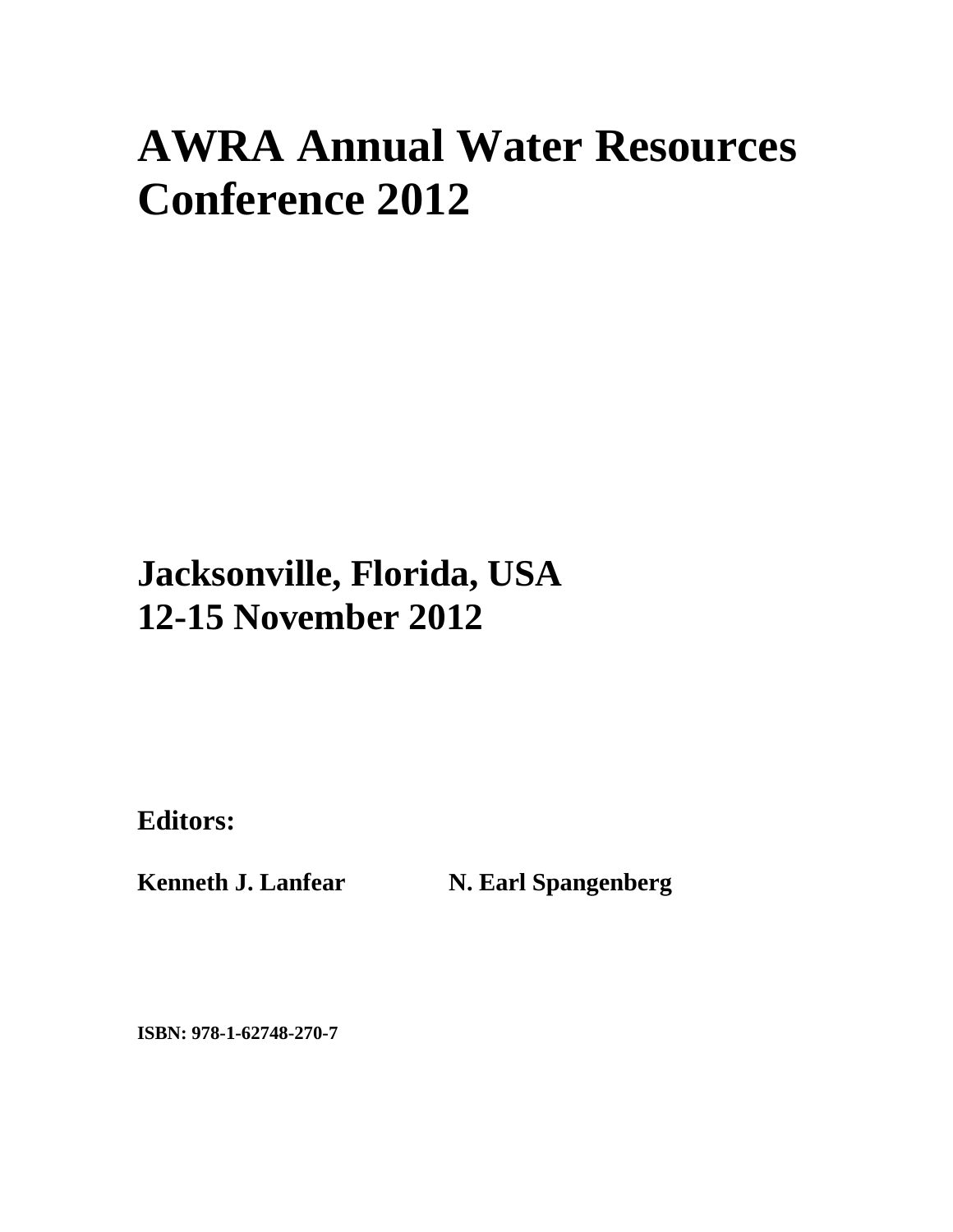**Printed from e-media with permission by:** 

Curran Associates, Inc. 57 Morehouse Lane Red Hook, NY 12571



**Some format issues inherent in the e-media version may also appear in this print version.** 

Copyright© (2012) by the American Water Resources Association All rights reserved.

Printed by Curran Associates, Inc. (2013)

For permission requests, please contact the American Water Resources Association at the address below.

American Water Resources Association PO Box 1626 Middleburg, VA 20118

Phone: (540) 687-8390 Fax: (540) 687-8395

awrahq@aol.com

## **Additional copies of this publication are available from:**

Curran Associates, Inc. 57 Morehouse Lane Red Hook, NY 12571 USA Phone: 845-758-0400 Fax: 845-758-2634 Email: curran@proceedings.com Web: www.proceedings.com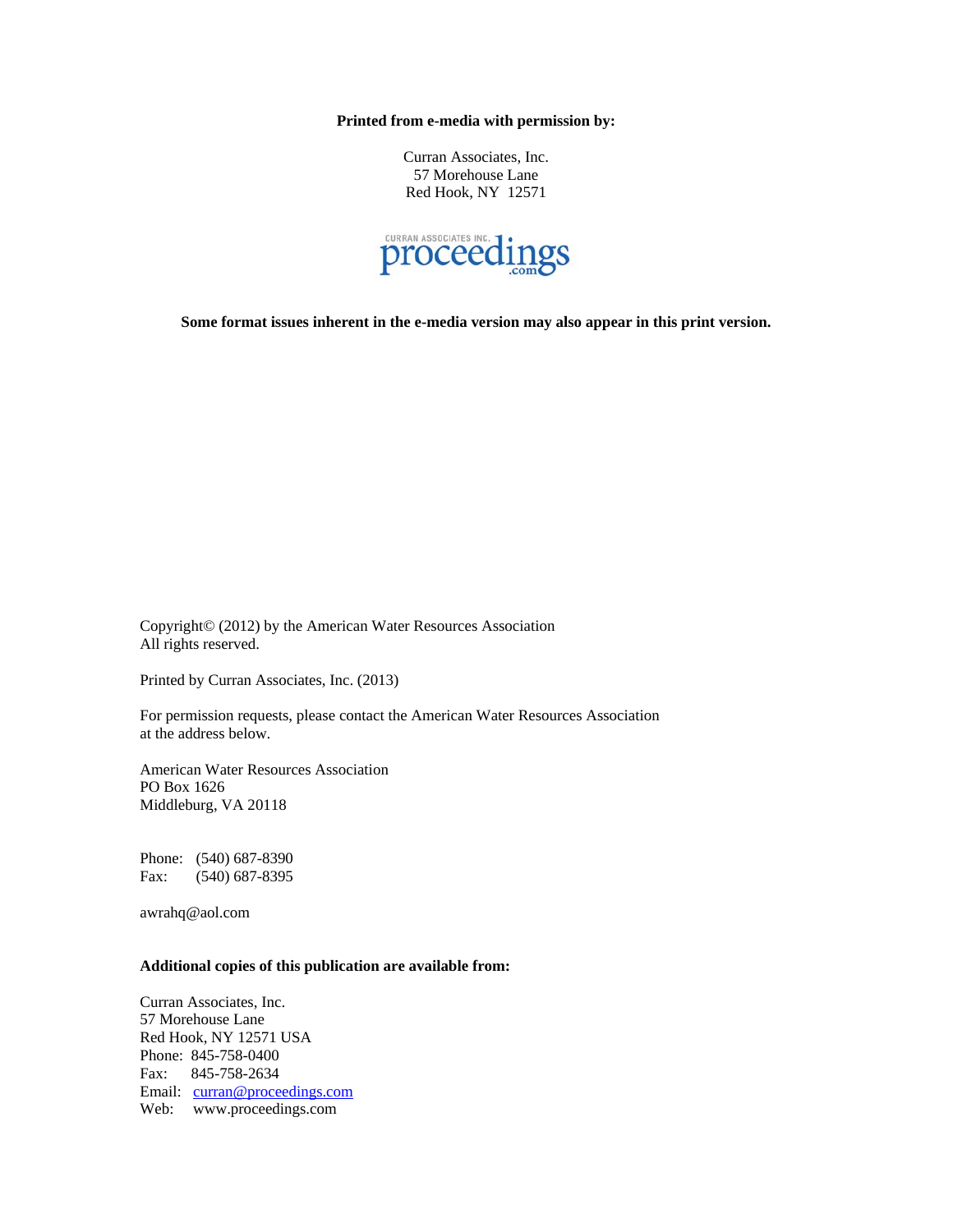## **TABLE OF CONTENTS**

#### **SPECIAL SESSION: RESERVOIR SCIENCE 1**

| Kent Collins, T. J. Randle, R. L. Ferrari                                                 |  |
|-------------------------------------------------------------------------------------------|--|
|                                                                                           |  |
| William Renwick                                                                           |  |
| Kyle Juracek                                                                              |  |
| Integrated Synoptic Surveys of Water Quality, Water Velocity, and Bathymetry in Lakes and |  |
|                                                                                           |  |
| Kyle Juracek, Ryan Jackson                                                                |  |

#### **SPECIAL SESSION: HOMEOWNER WATER CONSERVATION, NUTRIENT MANAGEMENT AND SOCIAL MARKETING 1**

| The St. Johns River Water Management Comparative Account Water Conservation Linear |  |
|------------------------------------------------------------------------------------|--|
|                                                                                    |  |
| Max Castaneda, T. Blus                                                             |  |
|                                                                                    |  |
| S. Greco                                                                           |  |
|                                                                                    |  |
| E. Ott, P. Monaghan, S. Greco                                                      |  |
|                                                                                    |  |
| James Male, M. S. Kennedy                                                          |  |
|                                                                                    |  |

## **ECOSYSTEMS 1**

| Why You Need a Two Dimensional Model for Ecosystem Restoration Within Brooker Creek          |  |
|----------------------------------------------------------------------------------------------|--|
|                                                                                              |  |
| Rahul Parab, X. Liu, M. DelCharco, R. Taylor                                                 |  |
|                                                                                              |  |
| A. Willis, R. McConnell, R. Woithe, R. Montgomery, K. Jenkins                                |  |
| <b>Evolution of Hydrobiological Monitoring Programs for Tampa Bay Tributaries Undergoing</b> |  |
|                                                                                              |  |
| R. Woithe, R. McConnell, K. Jenkins, A. Willis, A. Janicki, D. Robison, R. Montgomery        |  |
| How Much Bias Does Migration Cause in 2-Sample Mark-Recapture Estimators of Stream Fish      |  |
|                                                                                              |  |
| James N. McNair, C. R. Ruetz III, B. S. Harris                                               |  |

#### **MANAGEMENT AND TOOLS 1 – MODELING**

| Peter Black                                                                                  |  |
|----------------------------------------------------------------------------------------------|--|
|                                                                                              |  |
| Indrajeet Chaubey, C. Raj, Y. Her, B. Gramig                                                 |  |
|                                                                                              |  |
| Ari Michelsen, J. F. Booker, R. E. Howitt, R. A. Young                                       |  |
| Pathogen Transport and Fate Modeling in the Upper Salem River Watershed using SWAT Model  16 |  |
| Mehran Niazi, C. Obropta, R. Miskewitz                                                       |  |
|                                                                                              |  |

## **SPECIAL SESSION: RESERVOIR SCIENCE 2**

| Jin-vea Yang                                                                                           |  |
|--------------------------------------------------------------------------------------------------------|--|
| <b>Evaluation of Four Statistical Pattern Recognition Techniques as Tools for Temporal and Spatial</b> |  |
|                                                                                                        |  |
| N. R. Swain, G. P. Williams, N. A. Gonzalez, A. Stodtmeister, C. Hyatt, D. L. Eggett, E. J.Nelson      |  |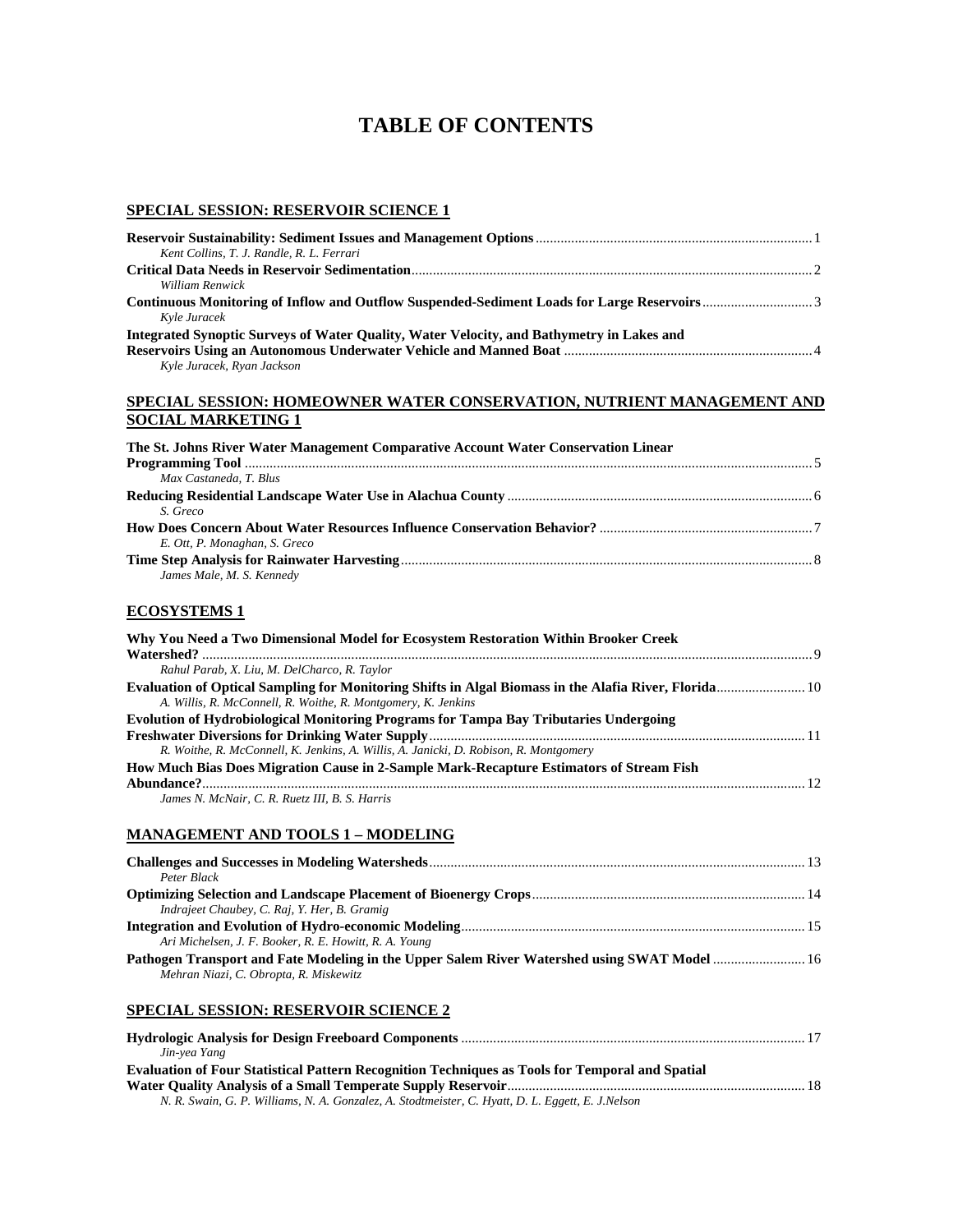| Reservoir Water Quality as an Impetus for Potential Dam Removal in the Klamath River Basin  19<br>Chauncey Anderson                                                    |  |
|------------------------------------------------------------------------------------------------------------------------------------------------------------------------|--|
| <u>SPECIAL SESSION: HOMEOWNER WATER CONSERVATION, NUTRIENT MANAGEMENT AND</u><br><b>SOCIAL MARKETING 2</b>                                                             |  |
|                                                                                                                                                                        |  |
| Jenni Woodworth<br>Shangchun Hu, G.Hansen                                                                                                                              |  |
| Vegetated Buffers for Stormwater Ponds: Aligning Aesthetics, Maintenance, and Ecology in                                                                               |  |
| G. Hansen<br>P. Monaghan, E. Ott, G. Israel, E. Felter, W. Wilber                                                                                                      |  |
| <u>WATER QUALITY 1</u>                                                                                                                                                 |  |
| Kenneth Reckhow                                                                                                                                                        |  |
| Statistical Analysis for Improved Water Quality Targets with Sparse Data: Dissolved Oxygen in<br>Jeffrey Talbott, L. D. Duke                                           |  |
| Modeling Nutrient and Biological Sources within Hendry and Mullock Creek Basins: Identifying                                                                           |  |
| Z. He, R. Gause, R. G. Lewis, K. Bickford<br>Zhonglong Zhang, B. Johnson, M. Jensen                                                                                    |  |
| WETLANDS                                                                                                                                                               |  |
| Disentangling the Effects of Mean Water Level and Hydrologic Variation on Wetland Structure and                                                                        |  |
| Joseph Delesantro, M. J. Cohen, L. V. Korhnak<br>Ken Watson, C.Uranowski                                                                                               |  |
| John Brito, E. C. Inniss, T. C. Matisziw, K. M. Trauth, R. Semlitsch, S. McIntosh, D. Mengel                                                                           |  |
| <b>Improving Everglades Water Quality with the Compartment B Stormwater Treatment Area 31</b><br>Jim Siegfried, M. Alexander, J. Chamberlain, E. McBryan, H. Tomlinson |  |
| SPECIAL SESSION: RESERVOIR SCIENCE 3                                                                                                                                   |  |
| Simulated Hydrodynamics and Water Quality in Pueblo Reservoir, Southeastern Colorado: Modeling                                                                         |  |
| Rodger Ortiz<br>Comparison of Diurnal and Seasonal Variation of Water Quality Parameters in a Temperate Supply                                                         |  |
| N. R. Swain, A. Stodtmeister, B. Error, G. P. Williams, C. Hyatt, N. A. Gonzalez, J. P. Moreno, E. J. Nelson, D. L.<br>Eggett                                          |  |
| Developing Seasonal Models to Accurately Assess Algal Succession and Water Quality Using<br>C. Hyatt, G. P. Williams, N. A. Gonzalez, N. R. Swain, W.Miller, J. Nelson |  |
| Seasonal Patterns of Nutrient-Limitation in Subtropical Reservoirs of Central Texas: A Potential<br>Richard Kiesling, M. A. M. Wallace                                 |  |
| <u>SPECIAL SESSION: PAYMENT FOR ENVIRONMENTAL SERVICES</u>                                                                                                             |  |
| Benita Whalen                                                                                                                                                          |  |
| Joel Jordan, B. Roy                                                                                                                                                    |  |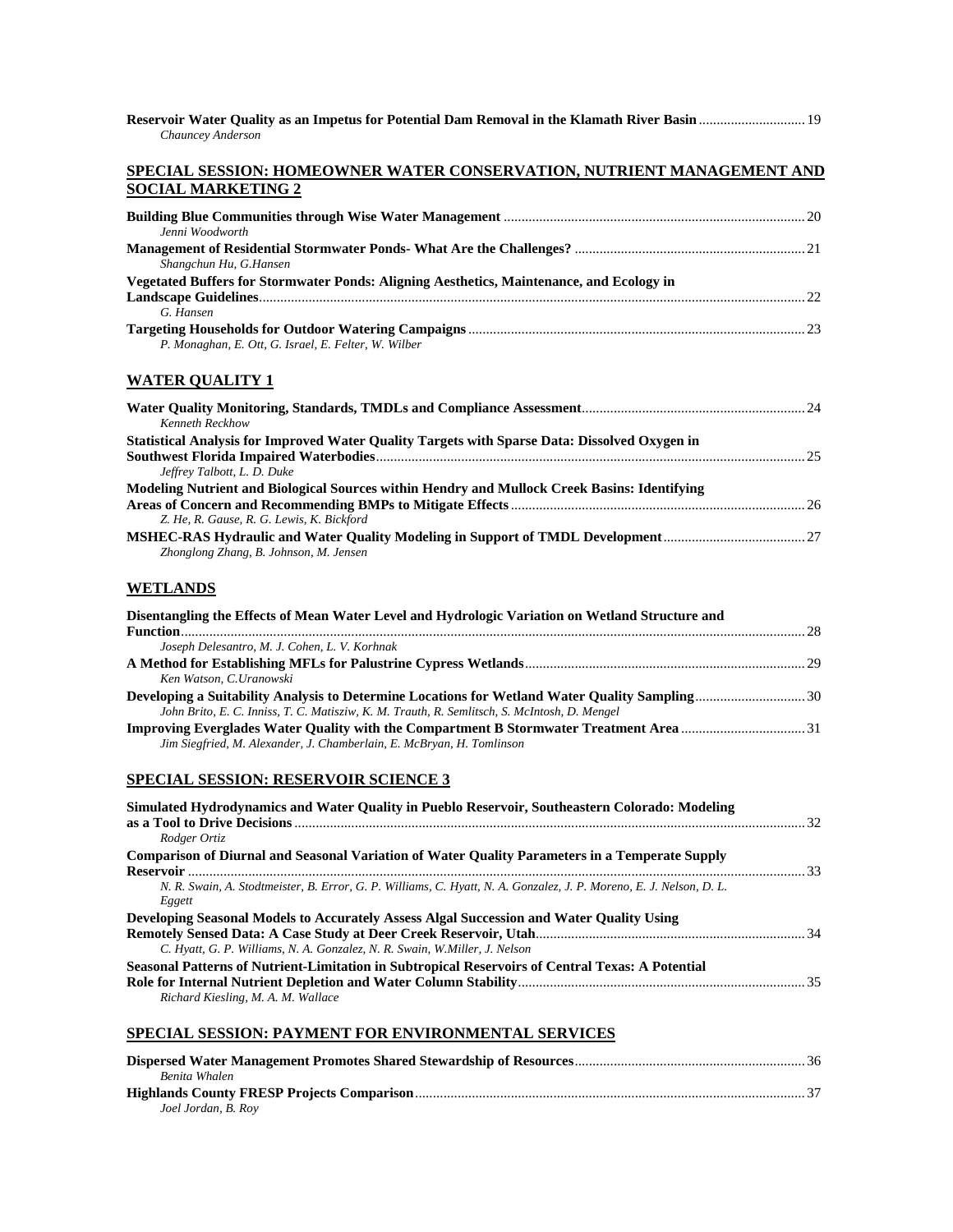| Northern Everglades Payment for Environmental Services: Assessing Environmental and Water                                                                   |
|-------------------------------------------------------------------------------------------------------------------------------------------------------------|
|                                                                                                                                                             |
| Stephanie Fidler                                                                                                                                            |
|                                                                                                                                                             |
| Jim Bolleter, J. Fumero, P. A. Sundstrom                                                                                                                    |
| <b>CLIMATE CHANGE 1 - CHALLENGES, PLANNING, AND IMPACTS</b>                                                                                                 |
| Ben Chou, S. Fleischli, J. Schroeder                                                                                                                        |
|                                                                                                                                                             |
| George Annandale                                                                                                                                            |
| M. Ghulam Rabbani, K. Hatfield, H. G. Bojd                                                                                                                  |
| Possible Impact of Climate Changes on Groundwater Resources in Intergranular Aquifers in Serbia  43<br>Nevena Savic, D. Milenic, N. Doroslovac              |
| SURFACE WATER 1 - FLOOD FORECASTING AND FLOODPLAIN MANAGEMENT                                                                                               |
| History of Sediment Aggradation at Bridges in Pennsylvania and its Effects on Flood Damage in 2011  44<br>Jessica Newlin, B. Charland, B. Schultz, B. Hayes |
| Using Monte Carlo Simulation to Estimate the Impact of Hydrologic Uncertainty on Flood Risk 45<br>Jason Lillywhite, A. Kalyanapu                            |

| Flood Modeling Accuracy and the Influence of Digital Terrain Models Derived from Airborne LiDAR |  |
|-------------------------------------------------------------------------------------------------|--|
|                                                                                                 |  |
| Monica Davis, J. D. Colby, J. Greg Dobson                                                       |  |
| Interaction between Surface Water and Groundwater and Its Impact on Boundless Biogeochemical    |  |
|                                                                                                 |  |
| $\pi$ i $\pi$ i $\pi$ i $\pi$                                                                   |  |

#### *Tadanobu Nakayama, D. Shankman*

## **SPECIAL SESSION: USGS NATIONAL HYDROLOGIC MODEL 1**

| S. Markstrom |  |
|--------------|--|
|              |  |
| R. Viger     |  |
|              |  |
| S. Regan     |  |
|              |  |
| Lauren Hav   |  |

## **SPECIAL SESSION: THE FLORIDAN AQUIFER SYSTEM UNDER SIEGE 1**

| Michael Weatherby, T. B. Weiss, J. Duncan, P. Waller                                            |  |
|-------------------------------------------------------------------------------------------------|--|
|                                                                                                 |  |
| P. Tara, R. Murch                                                                               |  |
| The Hydrogeologic Information System Web Application of the St. Johns River Water Management    |  |
|                                                                                                 |  |
| Jeffrey Davis                                                                                   |  |
| Uncertainity Assessment of Precipitation Projections for Florida Using Different Climate Change |  |
|                                                                                                 |  |
| Aneesh Goly, R. S. V. Teegavarapu                                                               |  |
| Statistical Tools for the Assessment of Hydrologic Data Similarity in the Central Florida Water |  |
| Initiative Domain                                                                               |  |
| R. Murch. P. Tara                                                                               |  |

## **WATER QUALITY 2 - EMERGING CONTAMINANTS AND PESTICIDES**

| From Rocky Mountain High to Below LoDo: Pesticides and Endocrine Disrupters in Remote and not |  |
|-----------------------------------------------------------------------------------------------|--|
|                                                                                               |  |
| William Battaglin, K. Smalling, P. Bradley                                                    |  |
|                                                                                               |  |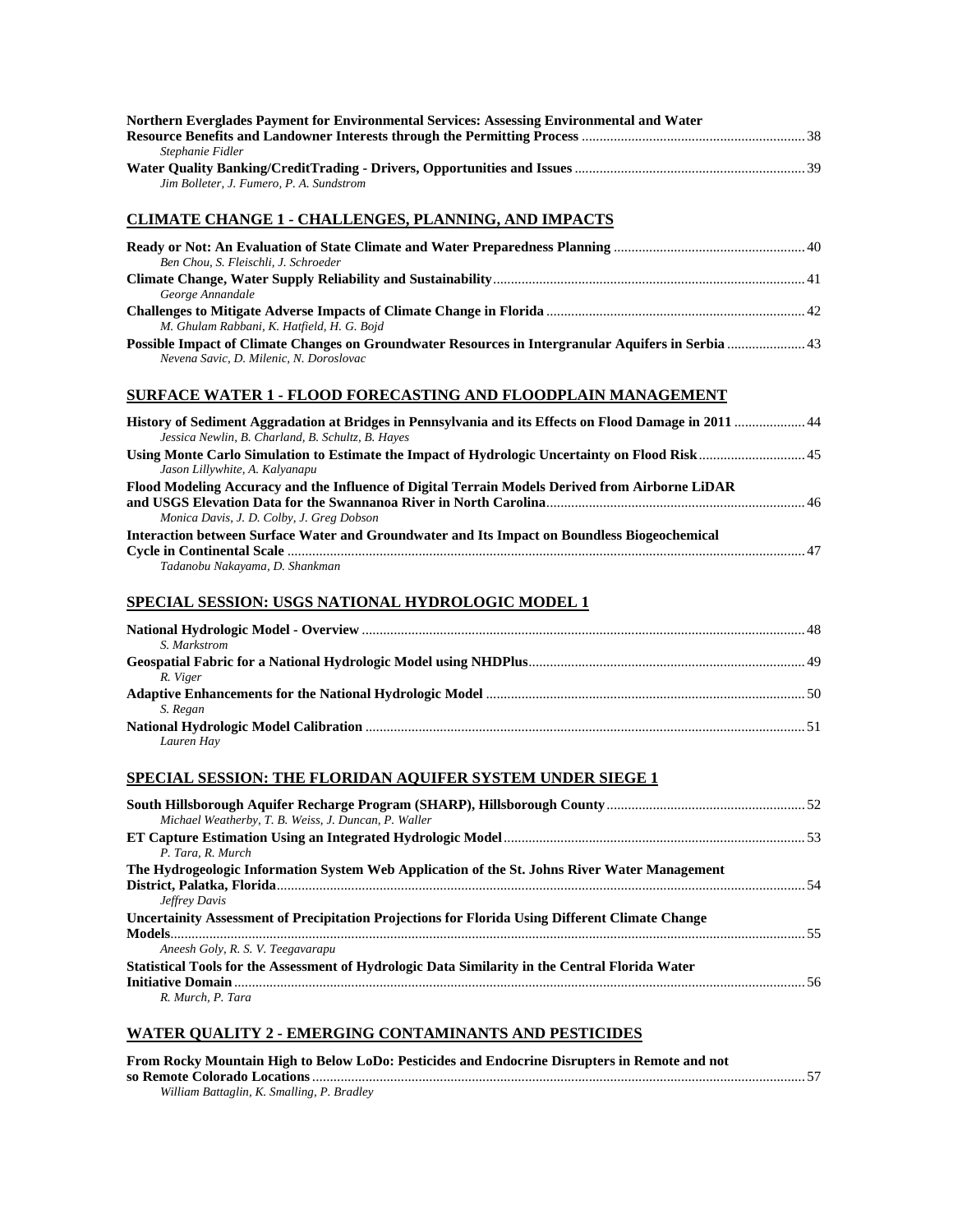| <b>Environmental Factors Affecting Enterococcus and Fecal Coliform Bacteria in Beach Waters of</b><br>Jennifer Clemente                                                |  |
|------------------------------------------------------------------------------------------------------------------------------------------------------------------------|--|
| Decentralized Graywater Recovery Using Bioreactors: Effects of Laundry-Derived Nanoparticles59<br>Eric McLamore, M. Shupler, K. Ward, Y. Zhang, D. Jaroch, J.L. Rickus |  |
| SPECIAL SESSION: USGS NATIONAL HYDROLOGIC MODEL 2                                                                                                                      |  |
| Application of a Monthly Water Balance Model to Guide the Constraint of Higher Resolution<br>A. Bock, L. Hay, G. McCabe                                                |  |
| An Application of the National Hydrologic Model in the Apalachicola-Chattahoochee-Flint River<br>J. LaFontaine                                                         |  |
| Simulation of Runoff and Reservoir Inflow using the Precipitation-Runoff Modeling System (PRMS)<br>Adel Haj, D. E. Christiansen                                        |  |
| David Blodgett, N.Booth, T. Kunicki, J. Walker                                                                                                                         |  |
| <b>SPECIAL SESSION: THE FLORIDAN AQUIFER SYSTEM UNDER SIEGE 2</b>                                                                                                      |  |
| Yaning Yang, Z. He, R. G. Lewis                                                                                                                                        |  |
| Robert Peterson, D. Herbst, J. O. Rumbaugh III                                                                                                                         |  |
| T. Thornton, J. Leahy, J. Peckenham                                                                                                                                    |  |
| Statistical Relationships between Blue Spring Discharge and Upper Floridan Aquifer Well Water                                                                          |  |
| Nathan Johnson<br>Peter Colverson, O. Wells                                                                                                                            |  |
| <b>MANAGEMENT AND TOOLS 2 - GEOGRAPHIC INFORMATION SYSTEMS (GIS)</b>                                                                                                   |  |
| Mapping Clean Water Act Programs to the National Hydrography Dataset (NHD): Geo-referencing                                                                            |  |
| Peter Ilieve, A. Wesley-Snider, K. Hutchison Everett, D. Boezio, W. Reid, C. Kovatch                                                                                   |  |
| M. Daly                                                                                                                                                                |  |
| Stephen Aichele<br>Brian Gelder, D. James                                                                                                                              |  |
| SPECIAL SESSION: USGS NATIONAL HYDROLOGIC MODEL 3                                                                                                                      |  |
| Ana Maria Garcia, R. Knight, J. LaFontaine                                                                                                                             |  |
| Ashley Van Beusekom                                                                                                                                                    |  |
| Lauren Hay, E. Kuhr                                                                                                                                                    |  |
| Combining the Precipitation-Runoff Modeling System with the Reg3CM Regional Climate Model to<br>Katherine Chase, L. Hay, S. W. Hostetler                               |  |
| <b>SPECIAL SESSION: FLORIDA SPRINGS 1</b>                                                                                                                              |  |
| Todd Kincaid, B. Meyer                                                                                                                                                 |  |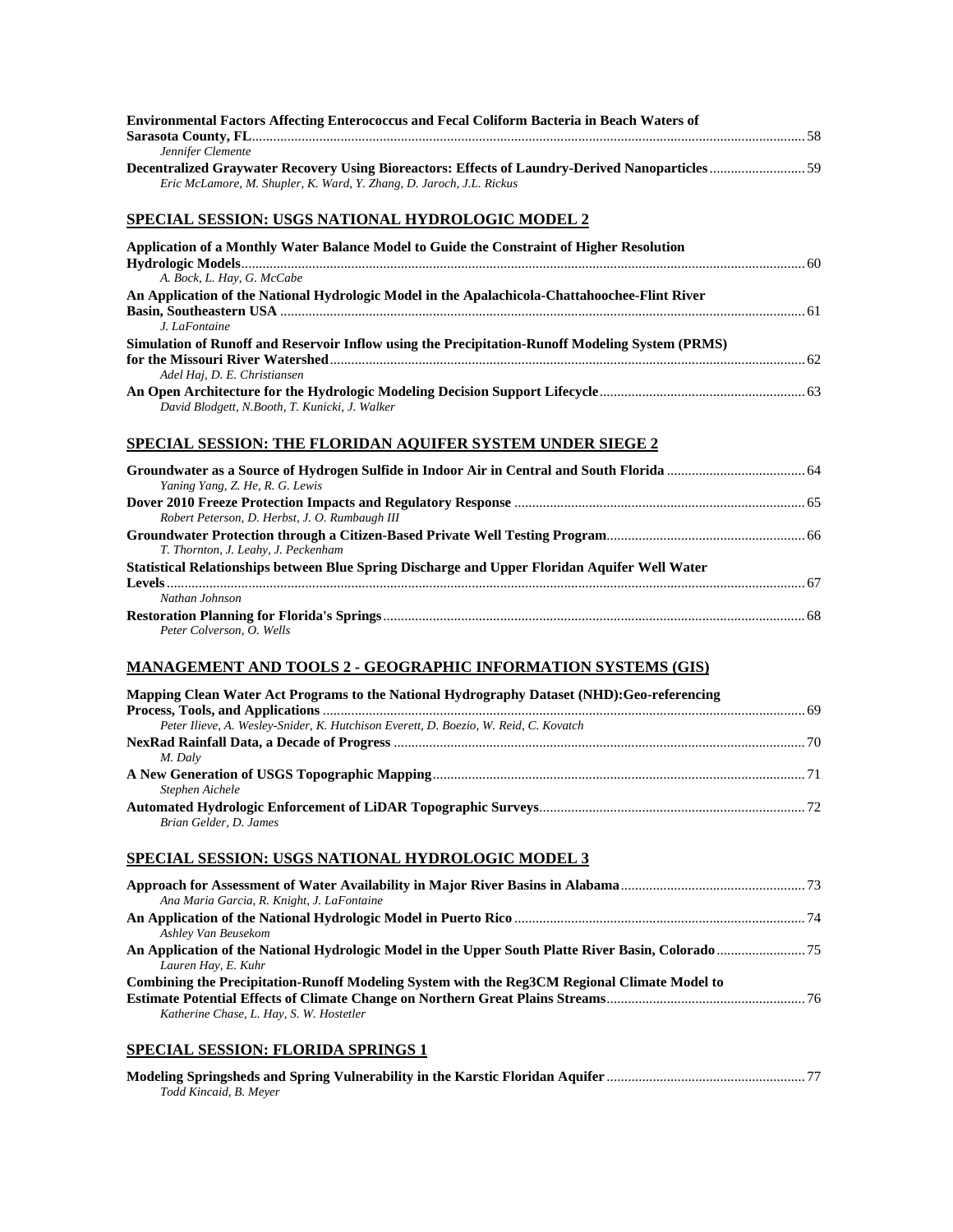| R. Knight<br>Gregg Jones, B. Ashby                                                                                             |  |
|--------------------------------------------------------------------------------------------------------------------------------|--|
| Peter Butt                                                                                                                     |  |
| WATER QUALITY 3 - IMPACTS OF STORM WATER ON WATER QUALITY                                                                      |  |
| Chesapeake Bay Watershed Implementation Plans - Large-Scale Stormwater Infrastructure Retrofit<br>Ali Abbasi                   |  |
| Thomas Ries, Lindsay Cross                                                                                                     |  |
| Linking Explicit Modeling of 'Green Scenarios' with Watershed-Scale Evaluation and Receiving<br>H. Zhang, K. Albertin          |  |
| Developing a Strategic Load Reduction Plan to Address TMDLs in Agriculturally Dominated<br>John Shuman, M. Rahnis              |  |
| <b>CLIMATE CHANGE 2 - SEA LEVEL RISE</b>                                                                                       |  |
| Valerie Seidel, C.de Bodisco, P. Yacobellis                                                                                    |  |
| How High Will the Tide Rise - Potential Sea Level Rise Impacts at Camp Edwards National Guard<br>Lisa Dickson, I. Ghosh        |  |
|                                                                                                                                |  |
| Stephen Hanks, C. Fitz<br>Ridge Robinson                                                                                       |  |
| SPECIAL SESSION: USGS NATIONAL HYDROLOGIC MODEL 4                                                                              |  |
| J. Kiang, J. Thompson, Ken Eng, D. Wolock                                                                                      |  |
| Thomas Over, A. Bock, W. Farmer, J. Kiang, J. Thompson                                                                         |  |
| S. Archfield, R. M. Vogel                                                                                                      |  |
| W. Farmer, R. M. Vogel                                                                                                         |  |
| <u>POLICY, PLANNING AND LEGAL ISSUES 1</u>                                                                                     |  |
| Eric Fitch                                                                                                                     |  |
| Institutional and Regulatory Factors Promoting and Inhibiting Enhanced Stormwater Infiltration:<br>Michele Weitzel, L. D. Duke |  |
| Displacing Securitization and Hydro-Hegemony for Resilience in an Adaptive Management                                          |  |
| Michael Davidson<br>Stacey Berahzer                                                                                            |  |
| <u>SPECIAL SESSION: REUSE OF WATER</u>                                                                                         |  |
| John C. Peck                                                                                                                   |  |
| Eugene C. McCall Jr.                                                                                                           |  |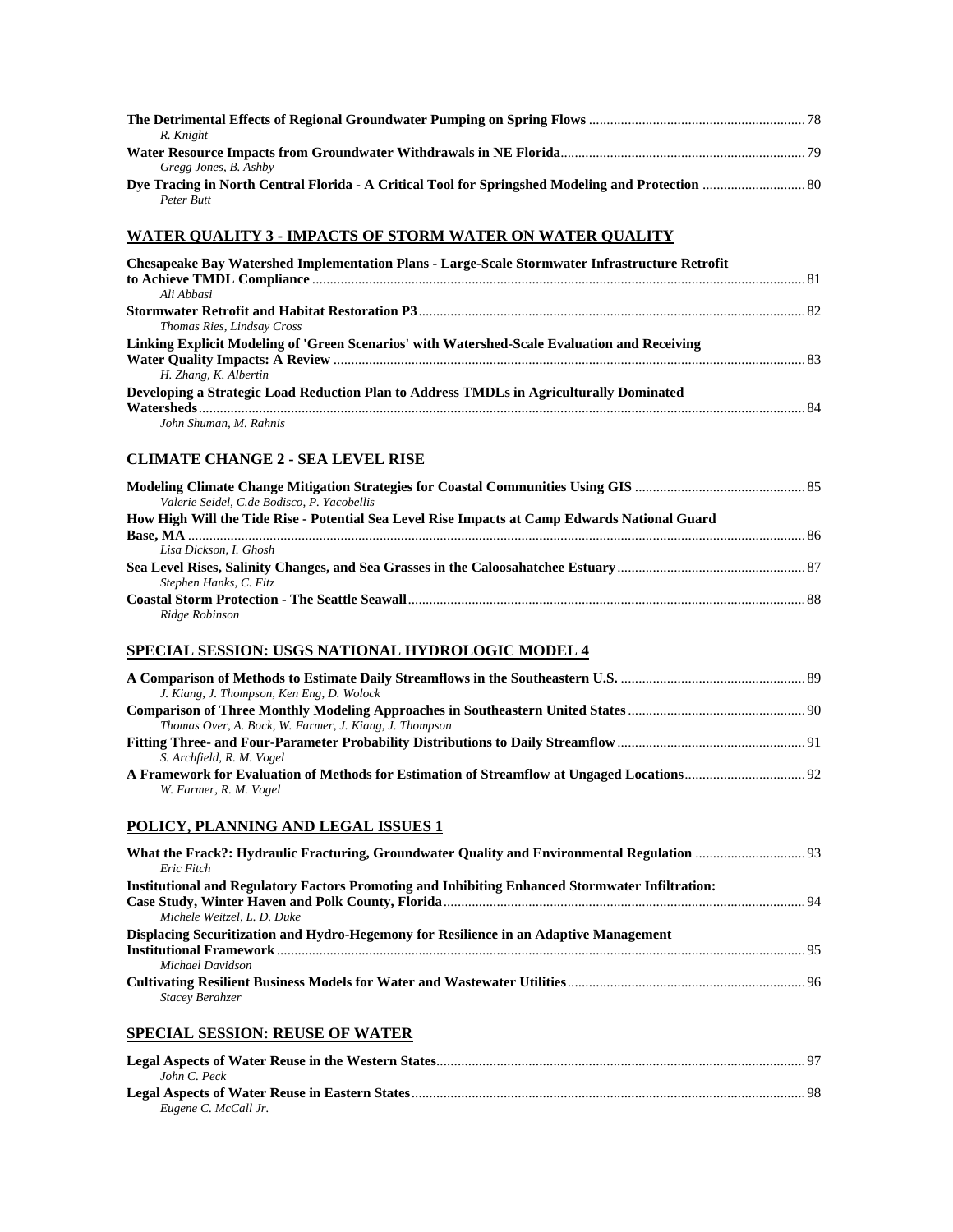| Water Prism: A Decision Support System for Examining Benefits of Multi-Sector Water-Saving                                                                              |  |
|-------------------------------------------------------------------------------------------------------------------------------------------------------------------------|--|
| Laura Weintraub, T. Redder, H. Tao, R. Goldstein                                                                                                                        |  |
| Leon Basdekas, E. Triana, C. Paulson                                                                                                                                    |  |
| <b>SPECIAL SESSION: ECO-HYDROLOGY 1</b>                                                                                                                                 |  |
| Development of a Transient HEC-RAS Model of the Santa Fe and Ichetucknee Rivers to Support<br>Julia Lukyanets, P. Tara, J. Good                                         |  |
| Assessment of Instream Flow Conditions for Two Endangered Fish Species Using Index of River<br>Samrat Saha, T. Kotek, J. W. Hayse                                       |  |
| M. Cutrofello Eddy, F. Moreda, R. Dykes                                                                                                                                 |  |
| Developing Information and Tools to Support Ecological Flows in the Apalachicola-Chattahoochee-                                                                         |  |
| W. Brian Hughes, J. S. Clarke, J. W. Grubbs, L. E. Jones, M. C. Freeman, J. LaFontaine                                                                                  |  |
| <u>SPECIAL SESSION: FRONTIERS IN AQUIFER RECHARGE AND STORAGE AS AN</u><br><b>ALTERNATIVE WATER SUPPLY SOLUTION</b>                                                     |  |
|                                                                                                                                                                         |  |
| Mitigating Recovered Arsenic in Aquifer Storage and Recovery Wells Installed in Clastic Aquifers  105<br>Mark Lucas                                                     |  |
| Lessons Learned from 10+ Years of ASR Research: Review of the Bradenton Potable ASR<br>Stuart Norton, D. Ellison, S. Kohn, J.Arthur, C. Fischler, M. Annable, W. Harris |  |
| <b>Mark Pearce</b>                                                                                                                                                      |  |
| Saad Merayyan, S. Safi                                                                                                                                                  |  |
| POLICY, PLANNING AND LEGAL ISSUES 2 - CASE STUDIES                                                                                                                      |  |
| G. Kauffman                                                                                                                                                             |  |
| Experience in Strengthening the Linkage Between Land Use and Flood Management in California110<br>Rebecca Guo, Y.Sun                                                    |  |
| L. W. Welsh, J. Endter-Wada                                                                                                                                             |  |
| J. Chamberlain, Kirk Rhinehart, Karim Belhadjali, Natalie Snider                                                                                                        |  |
| Reliability, Resilience and Vulnerability Criteria: Wellhead Protection via Health-Based Measures  113<br>Carolyn Rodak, D. Bolster, S. Silliman                        |  |
| <b>MANAGEMENT AND TOOLS 3 - MODELING</b>                                                                                                                                |  |
| A Probabilistic Balancing Rule (PBR) Approach for the Optimization of Reservoir Operation114<br>Emmanuel Nzewi                                                          |  |
| Large-Scale Watershed and Estuary Model Development and Their Flexibility and Applications  115<br>Erin Lincoln, B. J. Watson                                           |  |
| Global Sensitivity and Uncertainty Analysis of a Generic Soil Water Drought Index Model - ARID<br>Yogesh Khare, C. Martinez                                             |  |
| Evaluation of a Hydrologic Model in Simulating the Annual Water Balance in a Small-Scale Tile                                                                           |  |
| Rohith Gali, M. L. Soupir, M. J. Helmers                                                                                                                                |  |

## **SPECIAL SESSION: ECO-HYDROLOGY 2**

| J. Murphy, R. Knight, B. Wolfe, S. Gain |  |  |
|-----------------------------------------|--|--|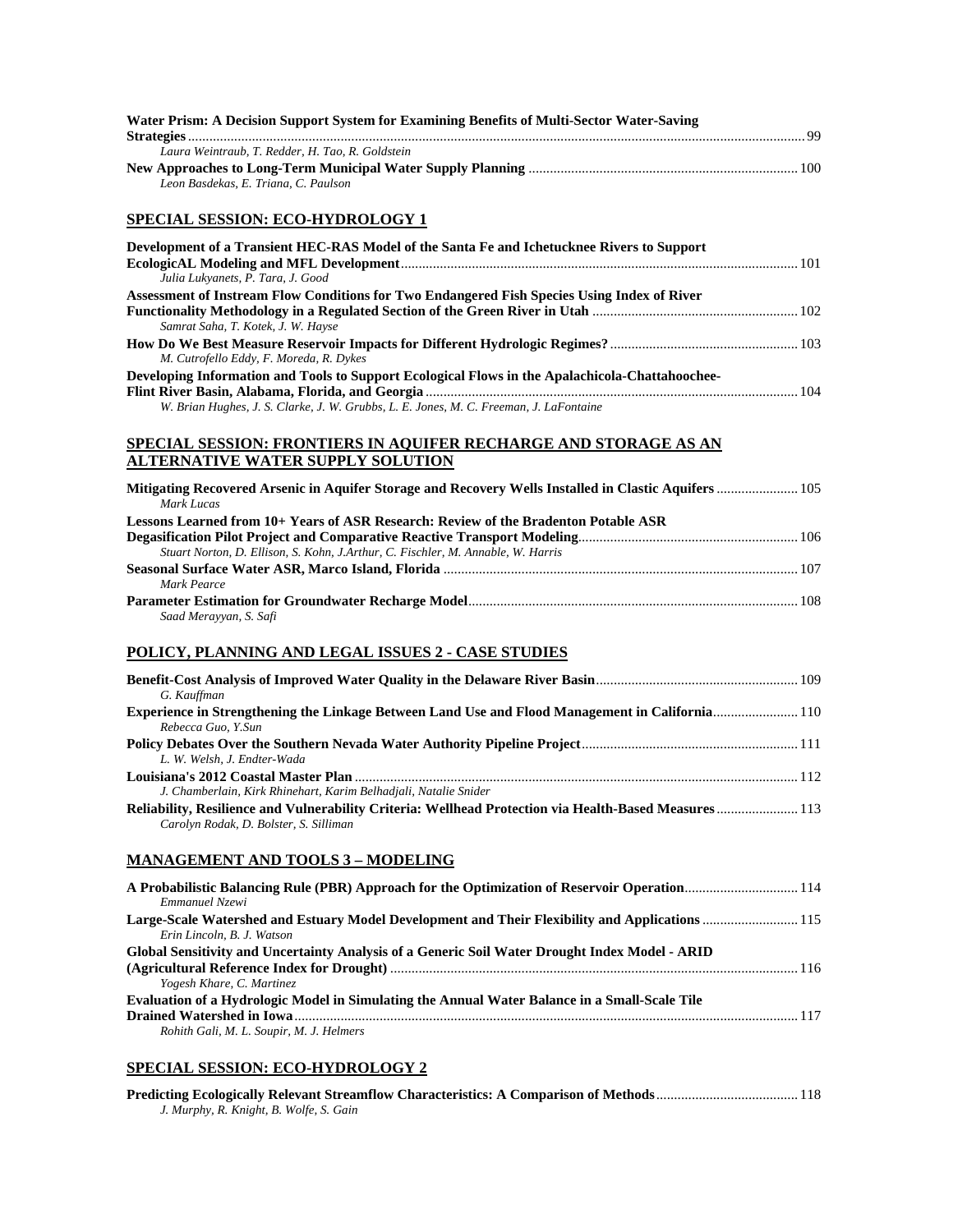| Carlton Haywood, C. Buchanan, H. Moltz, J. Palmer, A. Griggs                           |  |
|----------------------------------------------------------------------------------------|--|
| The National Water Census: Developing a National Framework for Serving Hydroecological |  |
|                                                                                        |  |
| Jonathan Kennen, S. Archfield, J. Kiang, N. Booth                                      |  |

## **GROUNDWATER - SURFACE WATER/GROUNDWATER/ECOSYSTEM INTERACTIONS**

| Halfway Pond Re-Hydration Project Reduces Flooding, Improves Water Quality, and Recharges |  |
|-------------------------------------------------------------------------------------------|--|
|                                                                                           |  |
| Roger Copp, L. Flynn, D. Lindsay                                                          |  |
|                                                                                           |  |
| C. Brown                                                                                  |  |
|                                                                                           |  |
| Felix Kristanovich, F. Achour, G. Reub, K. Kistler, C. Fisher                             |  |

## **SPECIAL SESSION: ST. JOHNS RIVER WATER SUPPLY IMPACT STUDY (WSIS)**

| St. Johns River Water Supply Impact Study Surface Water Modeling of the St Johns River and Its |  |
|------------------------------------------------------------------------------------------------|--|
|                                                                                                |  |
| Dale Smith                                                                                     |  |
| Yanbing Jia                                                                                    |  |
|                                                                                                |  |
| David Christian                                                                                |  |
|                                                                                                |  |
| Peter Sucsy                                                                                    |  |

#### **CLIMATE CHANGE 3 - IMPACTS ON FRESHWATER AVAILABILITY AND SUPPLIES**

| A Bayesian Framework to Evaluate Climate Informed Risk and Robustness on the Upper Great       |  |
|------------------------------------------------------------------------------------------------|--|
|                                                                                                |  |
| Paul Moody, C. Brown                                                                           |  |
| Evaluation of Satellite Estimates and GCMs Outputs as Alternative Rainfall Data Sources in the |  |
|                                                                                                |  |
| Shimelis Behailu Dessu, A.M. Melesse                                                           |  |
| Downscaling Medium-Range Reference Evapotranspiration Forecasts in the Southeastern United     |  |
|                                                                                                |  |
| Di Tian. C. Martinez                                                                           |  |

## **SPECIAL SESSION: ECO-HYDROLOGY 3**

| Completing the Circle, the Use of Simulation Models in Developing and Implementing Instream            |  |
|--------------------------------------------------------------------------------------------------------|--|
|                                                                                                        |  |
| Brian McCrodden, S. Nebiker                                                                            |  |
| Evaluating Altered Ecological Flow Regimes on Fish Community Response in the Tennessee River           |  |
|                                                                                                        |  |
| Rodney Knight, J. Murphy                                                                               |  |
|                                                                                                        |  |
| Daren Carlisle, S. Mark Nelson, Ken Eng                                                                |  |
|                                                                                                        |  |
| Jennifer Phelan, R. Dykes, S. Pearsall, P. Jones, L. Patterson, M. Cutrofello Eddy, J. Allen, B. Munoz |  |

## **SPECIAL SESSION: RENEWABLE ENERGY AND ALTERNATIVE WATER SUPPLIES - AMIGOS OR ENEMIGOS?**

| Tamim Younos, J. Garrette, E. Brown, S. Lyles                                                      |  |
|----------------------------------------------------------------------------------------------------|--|
| Conduit Hydropower: Implementation of Innovative Renewable Energy Solutions for Water Systems  136 |  |
| Rafael E. Frias III, R. Boyce, A. Lazaro                                                           |  |
|                                                                                                    |  |
| Ana Vranjes, D. Milenic, D. Milankovic                                                             |  |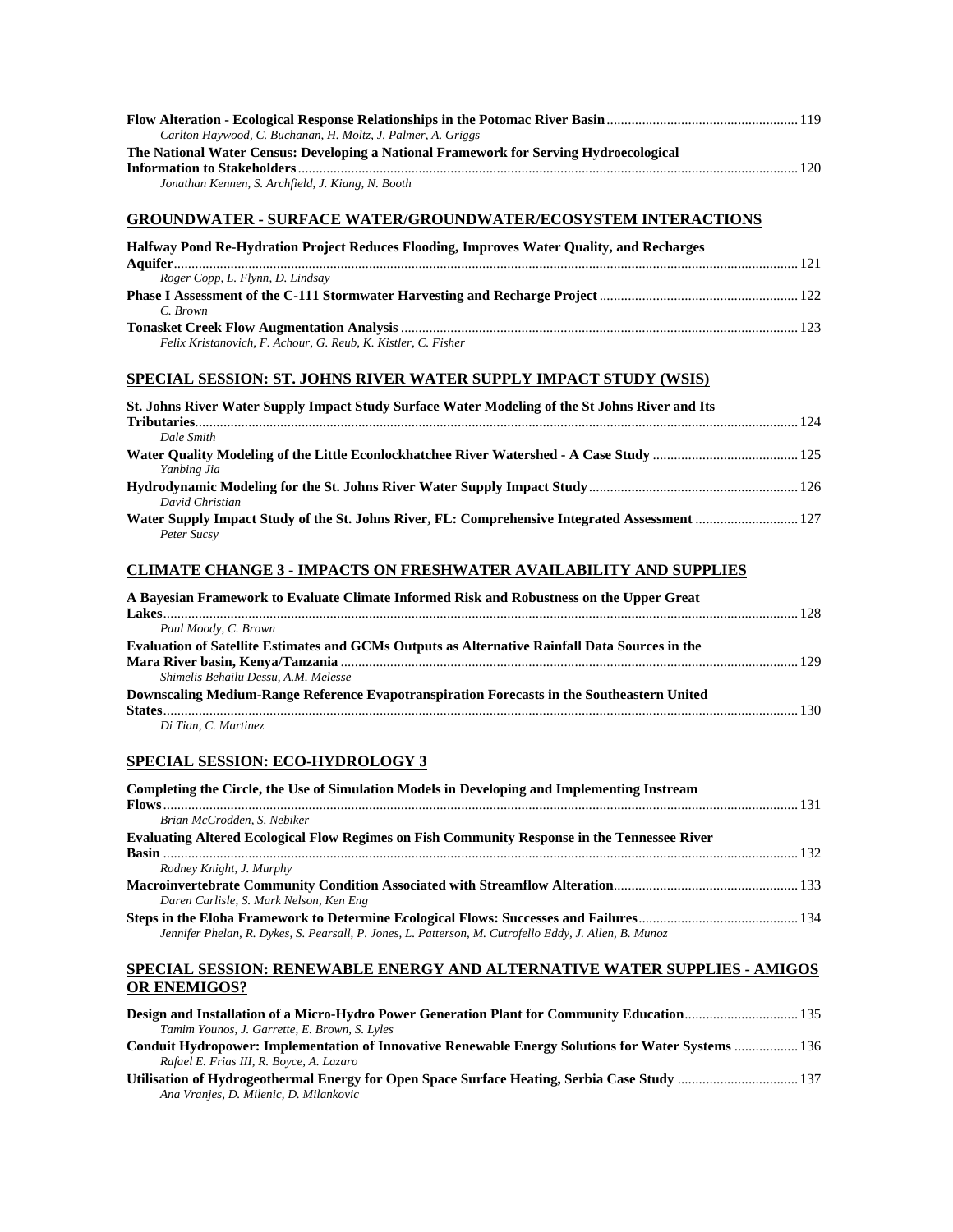| An Integrated Optimization Model for Sizing Wind-Driven Desalination of Brackish Groundwater                                                                                                                |  |
|-------------------------------------------------------------------------------------------------------------------------------------------------------------------------------------------------------------|--|
| A. Hernandez, V. Uddameri, k, B. Schuetze                                                                                                                                                                   |  |
| <b>AGRICULTURE</b>                                                                                                                                                                                          |  |
| CLEANEAST <sup>TM</sup> Project: Final Results from Nutrient Management Planning and Other                                                                                                                  |  |
|                                                                                                                                                                                                             |  |
| Marion Deerhake, K. Schaffner, N. Ubaka-Blackmoore, A. Wesley-Snider, P. R Peterson, J. M. Rice, C.Mosley<br>Application of Energy Balance Methods to Estimate Consumptive Use to Support Basin Management, |  |
| Phil Burkhalter, T. Martin                                                                                                                                                                                  |  |
| M. Wu, Y. Chiu                                                                                                                                                                                              |  |
| <b>EDUCATION AND TRAINING 1</b>                                                                                                                                                                             |  |
| Undergraduate Research in Water Resources at FGCU: Residential Stormwater Detention Ponds,                                                                                                                  |  |
| L. D. Duke, G. Rosenaw                                                                                                                                                                                      |  |
| Martha Narvaez, G. Kauffman                                                                                                                                                                                 |  |
| David Doerfert, T. Rutherford                                                                                                                                                                               |  |
| SPECIAL SESSION: DECISION SUPPORT TOOLS FOR DROUGHT MONITORING,<br><b>MANAGEMENT, AND FORECASTING</b>                                                                                                       |  |
| Decision Support Tools for Drought Monitoring, Management, and Forecasting in the State of Idaho 145<br>Jae Ryu                                                                                             |  |
| Stephanie Johnson, M. Deutschman, C. Fritz                                                                                                                                                                  |  |
| David Doerfert, R. Kellison, P. Johnson, S. Maas, J. Weinheimer                                                                                                                                             |  |
| <b>SURFACE WATER 2 - WATER QUALITY AND INNOVATIVE TECHNIQUES</b>                                                                                                                                            |  |
| Andrew Kessler, S. Gupta, M. Brown                                                                                                                                                                          |  |
| Innovative Hydraulic Barrier to Manage Brownfields Contamination & Facilitate Stormwater                                                                                                                    |  |
| Seth Nehrke, M. F. Schmidt                                                                                                                                                                                  |  |
| A Study Evaluating Potential Stressors to Freshwater Mussels in the Upper Clinch River  150<br>Greg Johnson, J. Krstolic                                                                                    |  |
| Utilization of an Alum Off-Line Nutrient Reduction Facility to Achieve TMDL Goals Downstream of                                                                                                             |  |
| Ron Hart, L. Lumbard                                                                                                                                                                                        |  |
| <b>URBANIZATION</b>                                                                                                                                                                                         |  |
| The Influence of Urbanization on Coastal Streams and Rivers: Hydrology, Stream Morphology,                                                                                                                  |  |
| George Guillen, J. W. Oakley, G. Knothe, M.Mokrech                                                                                                                                                          |  |
| Elisabeth Jenicek                                                                                                                                                                                           |  |
| J. Endter-Wada, R. Kjelgren, C. M.U. Neale, D. Glenn, C. Lewis                                                                                                                                              |  |
| Seyedhossein Pourali, David Mitchel, Paul Lennox, Nasrin Baby                                                                                                                                               |  |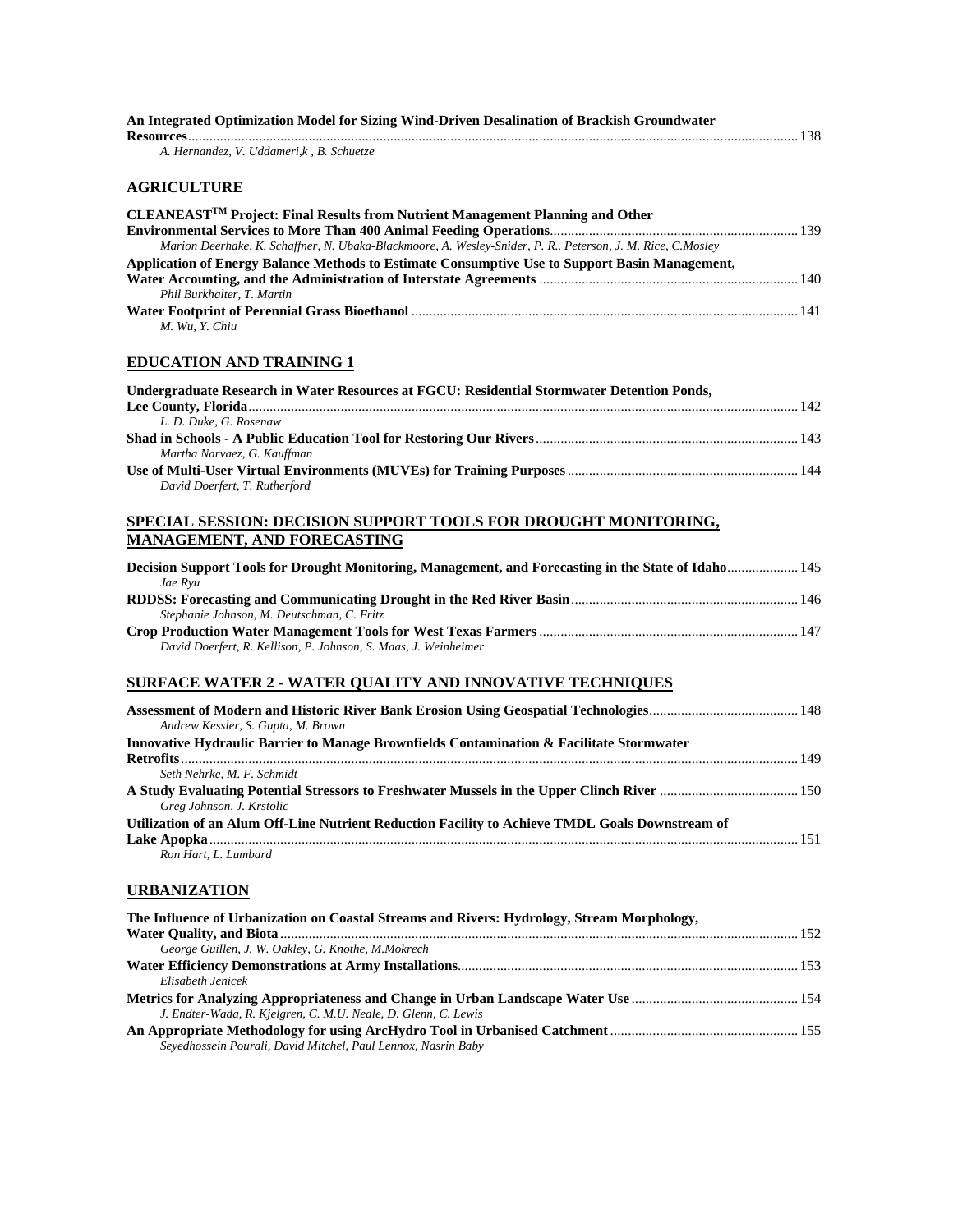## **SPECIAL SESSION: WETLANDS SCIENCE AND RESTORATION: THE EVERGLADES AND THE WORLD**

| Stormwater Treatment Areas: Two Decades of Integrating Science and Engineering for Everglades                                                                                                |  |
|----------------------------------------------------------------------------------------------------------------------------------------------------------------------------------------------|--|
|                                                                                                                                                                                              |  |
| Jeremy McBryan, E. Barnett, T. Morgan, J. Leeds, T. Piccone, L. Gerry                                                                                                                        |  |
| Assessing Wetland Connectivity and the Impacts of Landscape Change on Wetland Systems  157<br>Mahabub Alam, T. C. Matisziw, R. Semlitsch, E. C. Inniss, K. M. Trauth, S. McIntosh, D. Mengel |  |
|                                                                                                                                                                                              |  |
| Lynette Cardoch, J. Ferguson, L. Casado, Y. Glenny, K. Kinser, J. Oppenheimer, S. Samson                                                                                                     |  |
| Realizing Ecosystem Services: Wetland Hydrologic Function along a Gradient of Ecological                                                                                                     |  |
|                                                                                                                                                                                              |  |
| D. Mclaughlin, M. J. Cohen                                                                                                                                                                   |  |
| <u>INTERNATIONAL ISSUES 1</u>                                                                                                                                                                |  |
|                                                                                                                                                                                              |  |
| Felipe Estrada, A. Hernandez, V. Uddameri                                                                                                                                                    |  |
| Boosik Kang, M. Shim, H. Woo, K. Han                                                                                                                                                         |  |
| Design, Construction, and Performance Monitoring of a Cyprus Papyrus Planted Constructed                                                                                                     |  |
|                                                                                                                                                                                              |  |
| Ezekiel Adeniran                                                                                                                                                                             |  |
|                                                                                                                                                                                              |  |
| <u>SURFACE WATER 3 - INNOVATIVE TECHNIQUES</u>                                                                                                                                               |  |
| R. Murch, P. Tara, J. Good                                                                                                                                                                   |  |
| Computing Daily Mean Streamflow using the Flow Anywhere and Flow Duration Curve Transfer                                                                                                     |  |
| Samuel Linhart, J. F. Nania, C. L. Sanders, S. Archfield                                                                                                                                     |  |
| Evaluating and Mitigating the Impacts of Shale Gas Extraction on Landscape Fragmentation 165                                                                                                 |  |
| Chi Ho Sham, S. DeCarli, B. Caccavale                                                                                                                                                        |  |
| WATER QUALITY 4 - DATA AND MONITORING                                                                                                                                                        |  |
| Downloading Water Quality Data from EPA's STORET Data Warehouse Using Web Services                                                                                                           |  |
|                                                                                                                                                                                              |  |
| Peter Ilieve, P. Andrews, D. Boezio, A. Wesley-Snider, C. Kovatch, M. Brennan                                                                                                                |  |
| Brian Behrens, M. Long, J. Riddle, J. Wortkoetter                                                                                                                                            |  |
|                                                                                                                                                                                              |  |
| William Wolfe, T. Diehl, M. Harris                                                                                                                                                           |  |
| <u>SPECIAL SESSION: FLOODPLAIN MANAGEMENT AND FLOOD RISK ASSESSMENT 1</u>                                                                                                                    |  |
|                                                                                                                                                                                              |  |
| Richard Tomasello, Z. Song-James, C. Ballard                                                                                                                                                 |  |
| Yung-Hsin Sun, K. Shively                                                                                                                                                                    |  |
|                                                                                                                                                                                              |  |
| Shweta Chervu, M.A. Hanson                                                                                                                                                                   |  |
| Use of HAZUS to Estimate Economic Impact Due to New Coastal Engineering In the City of New                                                                                                   |  |
| Amol Daxikar, G. Cabanilla                                                                                                                                                                   |  |
|                                                                                                                                                                                              |  |

## **SPECIAL SESSION: NEW TOOLS FOR RIVER AND STREAM MANAGEMENT RELATED TO FISHERIES RESOURCES**

| Latha Baskaran, V. Dale, L. Tran |  |
|----------------------------------|--|
|                                  |  |
| Henry Pate, F. Fernandez         |  |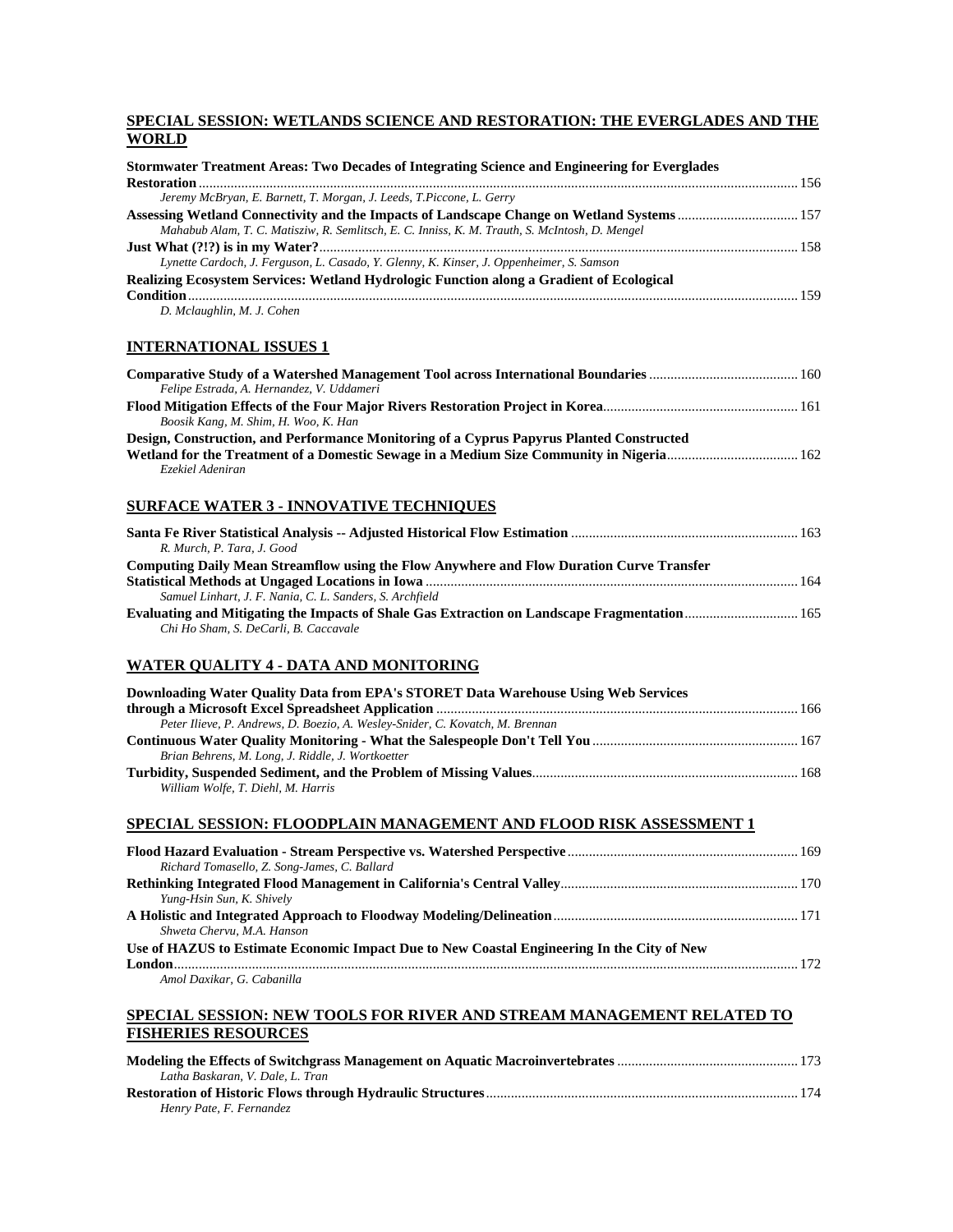| <b>Modern Urbanized Stream Restoration and Protection Enhancements -- Natural System Supported</b>                                                    |  |
|-------------------------------------------------------------------------------------------------------------------------------------------------------|--|
| Larry Fluty, D. Talhook<br>Manifold Destiny: New Riverine Habitat Modeling Tools Responding to Modern-day Water Woes176<br>John Monahan, W. S. Wright |  |
| <b>WATER QUALITY 5 - SALINITY RESOURCES</b>                                                                                                           |  |
| Sacramento-San Joaquin Delta Simulation Model for Simulation of Various Cations and Anions  177<br>David Altare, Gomathishankar Parvathinathan        |  |
| Shabbir Ahmed, G. L. Brown                                                                                                                            |  |
| <b>CLIMATE CHANGE 4</b>                                                                                                                               |  |
| <b>Incorporating Climate Change into TMDL Implementation and Water Quality Management: Are</b><br>K. Albertin, H. Zhang                               |  |
| Timothy Cox, A. Navato, D. Turner, G. Pelletier                                                                                                       |  |
| Analytical Hydrography Dataset for Latin America and Caribbean for Integrated Model of Climate                                                        |  |
| F. Moreda, M. Bruhn, W. Wheaton, A. Wyatt, F. Miralles-Wilhelm, R. Munoz Castillo, J. Rineer, K. Heller                                               |  |
| SPECIAL SESSION: FLOODPLAIN MANAGEMENT AND FLOOD RISK ASSESSMENT -<br><b>JACKSONVILLE CASE STUDY</b>                                                  |  |
| Lisa Sterling, P. Victor, J. Pappas, B.Joyce                                                                                                          |  |
| Jose Maria Guzman, G. Cabanilla, G. McGrath                                                                                                           |  |
| The Jacksonville Case Study: A Comprehensive Master Plan with Floodplain and Watershed                                                                |  |
| M. F. Schmidt, P. Victor<br>M. DelCharco                                                                                                              |  |
| POLICY, PLANNING AND LEGAL ISSUES 3                                                                                                                   |  |
| 186  186  The Value Chain of Water - Using Enterprise Blueprinting Techniques to Uncover New Knowledge 186<br>E. Brown                                |  |
| Principles for Allocating Scarce Water Resources: Deliberating Water Policy Designs in Changing                                                       |  |
| J. Endter-Wada, L. W. Welsh, H. Ingram<br>Lisa Beutler                                                                                                |  |
| <b>ECOSYSTEMS 2</b>                                                                                                                                   |  |
| The Impact of Forest Management and Timber Selling on Bankhead National Forest Long-Term                                                              |  |
| Mezemir Wagaw, B. Riley, W. Tadesse, D. Lemke, G. Kebede<br>David Kaplan, D. McLaughlin, M. J. Cohen                                                  |  |
| Nutrient Loading Rates Impact Nutrient Fixation Rates Within Three Plant Species in Floating<br>Sarah A. White                                        |  |
| <b>MANAGEMENT AND TOOLS 4</b>                                                                                                                         |  |
| Net Nitrification and Nitrous Oxide Emissions in Giant Cane in the Cache River Watershed,                                                             |  |
| Amanda Nelson, K. Williard, J. Schoonover                                                                                                             |  |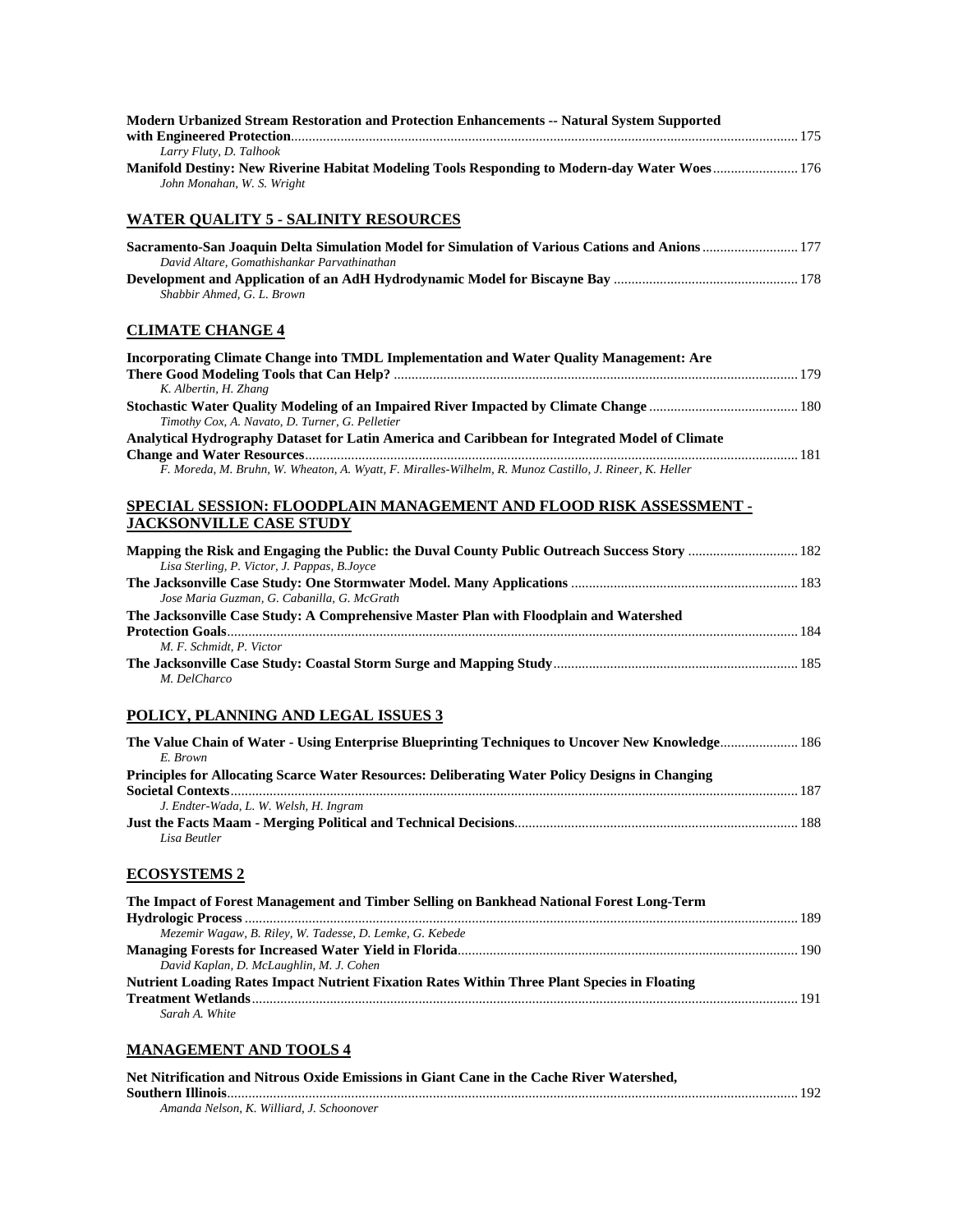| Eric McLamore, G. Justinvil, S.L. Burrs, D. Vanegas, P. Chaturvedi, M. Taguchi, K. Ward, T. Boyer |  |
|---------------------------------------------------------------------------------------------------|--|
| An Investigation on Continental Scales and Altitude Effect on Isotopic Composition ((T) of Ground |  |
|                                                                                                   |  |
| Gopal Krishan, M.S. Rao, P. Garg, C.P. Kumar                                                      |  |
| Adjustment to the Curve Number (NRCS-CN) to Account for the Vegetation Effect on the              |  |
|                                                                                                   |  |
| Alvaro Gonzalez, M. Temimi, R. Khanbilvardi                                                       |  |
| <b>EDUCATION AND TRAINING 2</b>                                                                   |  |
|                                                                                                   |  |

| Laurel Brown                                                                                    |  |
|-------------------------------------------------------------------------------------------------|--|
| What Motivates Farmers to Protect Water Quality? - Analysis of a Voluntary Nutrient Management  |  |
|                                                                                                 |  |
| Marion Deerhake, RA. Wesley-Snider, M. Rice North, K. Schaffner, N. Ubaka-Blackmoore, C. Mosley |  |
|                                                                                                 |  |
| Kimberley Knox                                                                                  |  |

## **WATER QUALITY 6 - SOURCE WATER PROTECTION AND GIS**

| Kim Swan                                                                                    |  |
|---------------------------------------------------------------------------------------------|--|
|                                                                                             |  |
| R. McConnell, B. Zumwalt, A. Willis, D. Robison                                             |  |
|                                                                                             |  |
| Amr Safwat, T. Whiteaker, A. Teklitz, C. Nietch, D. Maidment, E. P.H. Best, L. Yeghiazarian |  |
|                                                                                             |  |
| Mohamed Gheblawi                                                                            |  |

## **INFRASTRUCTURE**

| Gregory C. Loscher                                                |  |
|-------------------------------------------------------------------|--|
|                                                                   |  |
| Michael Chilson                                                   |  |
|                                                                   |  |
| Lynette Cardoch, R. Chow, S. Searles, J. McLamarrah, S. Yoskowitz |  |
|                                                                   |  |
| Justin Haynes                                                     |  |

## **INTERNATIONAL ISSUES 2**

| Emmanuel Nzewi                                                                                      |  |
|-----------------------------------------------------------------------------------------------------|--|
| Perceptions of Water Management in the Fertile Crescent: The Role of Water Agreements and           |  |
|                                                                                                     |  |
| Tala Otaishat                                                                                       |  |
| Geophysic and Geologic Deep Water Reservoirs Characterisation and Evaluation in Eastern Tunisia 209 |  |
| Mourad Bedir, C. Borj, F. Lachaal, R. Chebbi, R. Gharsalli, S. Khomsi, T. Zouaghi, M. Soussi        |  |
|                                                                                                     |  |
| Mehemed Razzaghi                                                                                    |  |
|                                                                                                     |  |

## **POSTERS**

| <b>Combining SWMM and Multi-Criteria Decision Making for Siting Detention Basins to Control</b> |  |
|-------------------------------------------------------------------------------------------------|--|
|                                                                                                 |  |
| Ebrahim Ahmadisharaf, M. Tajrishy                                                               |  |
|                                                                                                 |  |
| Dadhi Adhikari, J. M. Chermak, V. Tidwell                                                       |  |
|                                                                                                 |  |
| Scott Allen, J. J. McDonnell, B. J. Bond                                                        |  |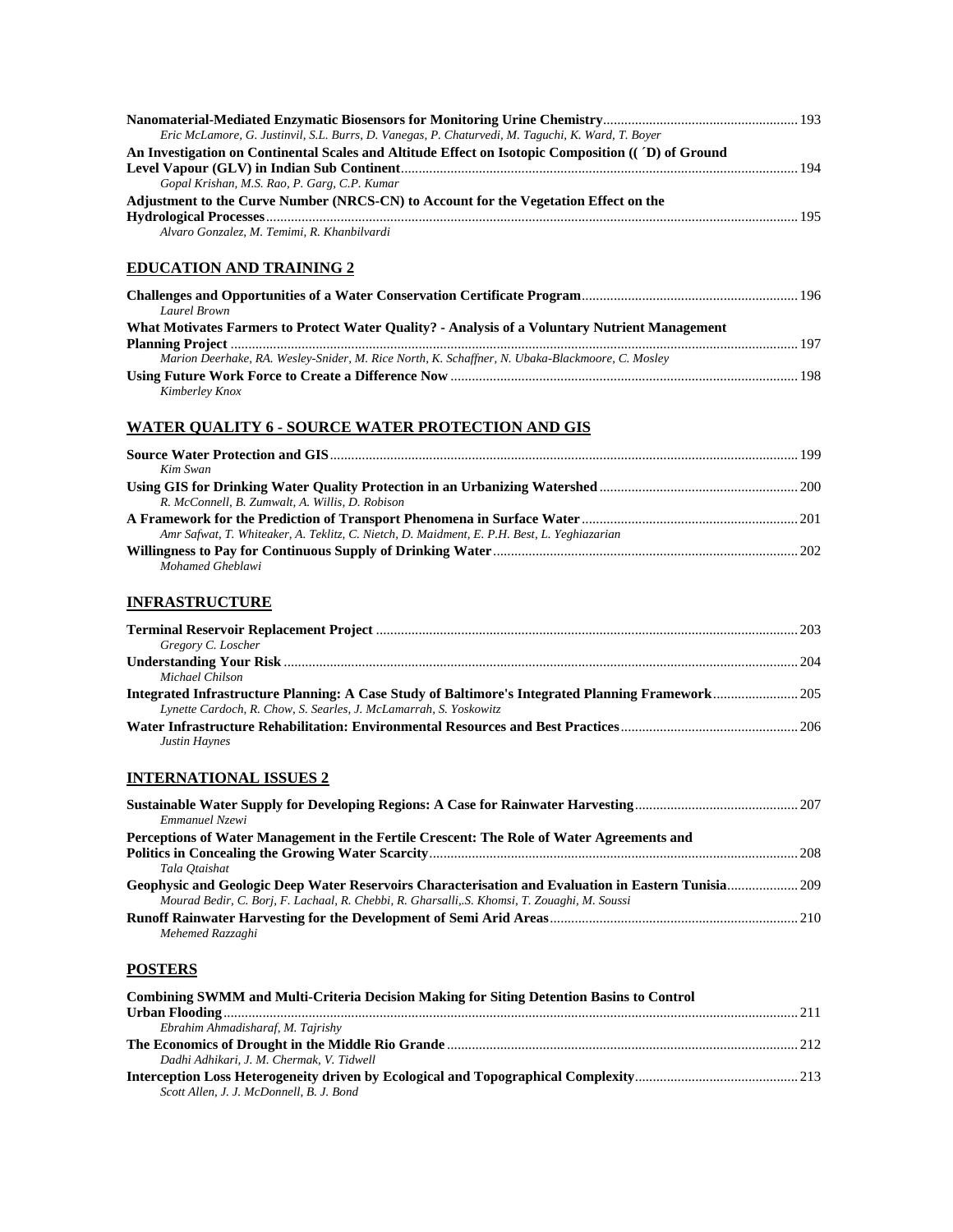| Hydraulic Modeling for Flood Management Planning in the Sacramento and San Joaquin River                                                           |  |
|----------------------------------------------------------------------------------------------------------------------------------------------------|--|
| David Altare                                                                                                                                       |  |
| Community-Based Private Well Monitoring as Secondary Level Environmental Education Research  215<br>Isabella Bergonzoli, T. Thornton               |  |
| E. Brown, M. McHugh                                                                                                                                |  |
| Basis for Developing Alternate Numeric Dissolved Oxygen Criteria for Florida's Blackwater                                                          |  |
| Robert Compton, K. C. Reiss, M. Brown                                                                                                              |  |
| Understanding the Reasons for the Failure of the ACF Water Negotiations and the Prospects for                                                      |  |
| Michael Dexter<br>Jinghua Fan, G. Hochmuth, J. Sartain, J. Kruse                                                                                   |  |
| Establishing Total Maximum Daily Loads for Total Phosphorus and E. coli for Hickory Grove Lake                                                     |  |
| Rohith Gali, M. L. Soupir                                                                                                                          |  |
| Florida as a Laboratory for Global Urbanization, Sea Level Rise, and Future Health Risks of                                                        |  |
| Evan Ged, T. Boyer                                                                                                                                 |  |
| Dunia Patricia Gonzalez Zeas, S. Quiroga, A. Iglesias, L. Garrote                                                                                  |  |
| Katherine Graf, T. Boyer, D. Cornwell                                                                                                              |  |
| Implementing Green Roofs into the Hydrologic Cycle - Assessment by Multi-Scale Life Cycle Impact                                                   |  |
| Darby L. Holtzhower, R. Castro-Ravents, N. Chhabra, J. W. Jawitz, R. J. Ries                                                                       |  |
| Andrew Homsey, K. Somers                                                                                                                           |  |
| Shao-Yang Huang, J. Wen, C. Liu, C. Lin, K. Chang, C. Tseng, Y. Chang                                                                              |  |
| Uncertainty Estimation in Reservoir Water Quality Modeling with a Bayesian Approach:<br>Yongtai Huang, D. Pierson, A. Frei                         |  |
| Simulation of Daily Streamflow Using the Precipitation-Runoff Modeling System within the Des                                                       |  |
| Kasey Hutchinson, D. E. Christiansen                                                                                                               |  |
| Peter Ilieve, D. Boezio, K. Everett, J. Rineer, A. R. Anzzolin                                                                                     |  |
| Comparative Life Cycle Analysis of Sugarcane Production on Mineral and Organic Soils in Florida in                                                 |  |
| Jose-Luis Izursa, J. Capece, E. Hanlon, N. Amponsah<br>A Multi-Stakeholder Bayou Dredging Case Study: From Characterization to Innovative Dredge   |  |
| Jill Johnson, M. Wissler                                                                                                                           |  |
| Managing Salt and Nitrates in California - Is a Spreadsheet Model a Viable Management Tool?  232<br>M. Johnson                                     |  |
| Simulation of Hydrologic Response to Climate Change Using the Precipitation Runoff Modeling                                                        |  |
| J. Lafontaine, L. Hay, R. Viger, S. Markstrom, S. Regan                                                                                            |  |
| David Lampert, M. Wu                                                                                                                               |  |
| GIS-based Simulation and Spatial Analysis Tool for the Design of Decentralized Recycled Water                                                      |  |
| Eun Jung Lee, C. S. Criddle, D. L. Freyberg                                                                                                        |  |
| Evaluation of Sustainability at the University of Florida-Nitrogen Mass Balance for the Main Campus  236<br>Jiexuan Luo, G. Hochmuth, M. Clark     |  |
| Numerical Modeling of the Effect of Hydrologic Conditions and Sediment Transport in Wetland<br>tahun saah Mahmandi, D. Cansia, E. Minallas Wilhalm |  |

*Mehrnoosh Mahmoudi, R. Garcia, F. Miralles-Wilhelm*